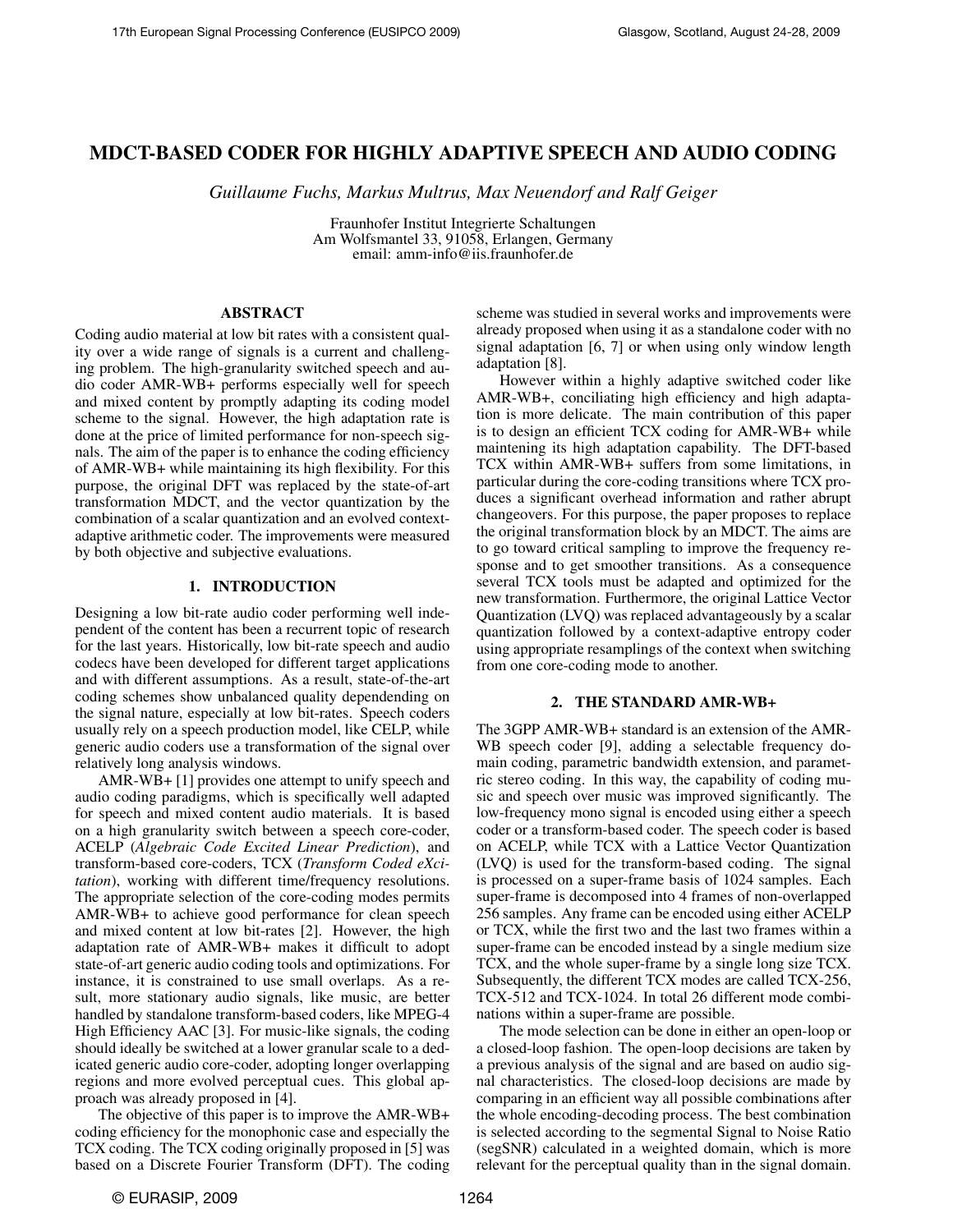

Figure 1: MDCT-based TCX encoding principle

The closed-loop decision shows very reliable results and is an important feature of the AMR-WB+. The closed-loop decisions will be used in the rest of the paper.

AMR-WB+ can accept different input sampling rates from 12.8 to 38.4 kHz, and can deliver bit-rates lower than 10 kbps up to 48 kbps. Nevertheless, the nominal sampling rate is 25.6 kHz and the usual working bit-rate is between 12 and 32 kbps. The core-coders are fed with the input signal downsampled by a factor of 2 representing the low frequency band, while the high frequency band is conveyed by the bandwidth extension. The core-coder works usually between 10 kbps and 30 kbps.

#### 3. ENHANCED AMR-WB+

The paper proposes to modify the AMR-WB+ by enhancing the transform-based core-coder TCX. The paper does neither consider the bandwidth extension nor the parametric stereo, knowing that both of these AMR-WB+ features can be subject of improvements as well.

# 3.1 MDCT-based TCX principle

Our approach is based on replacing the original DFT in the TCX core-coder by an MDCT. Subsequently the new TCX coding is named MDCT-based TCX. The block diagram of the MDCT-based TCX encoding is shown in Figure 1. As in the original AMR-WB+, the signal is locally decoded at the encoder side for letting the closed-loop decisions compute the segSNR on  $\hat{s}_w(n)$  and for feeding the future ACELP adaptive codebook with the synthesized excitation  $\hat{e}(n)$ .

As in conventional TCX, the MDCT-based TCX encodes a target signal output of a pre-emphasis filter  $1 - \alpha z^{-1}$  and a weighting filter  $W(z)$  defined as:

$$
W(z) = \frac{\hat{A}(z/\gamma)}{1 - \alpha z^{-1}}
$$

where  $\alpha = 0.68$  is defined as the tilt factor and  $\gamma = 0.92$ . The LPC coefficients  $\hat{A}$  are issued from a linear prediction analysis of order 16, quantized in the Immittance Spectral Pair (ISP) domain and finally interpolated in the same domain to get a set of parameters every 64 samples.

The Zero Impulse Response (ZIR) is subtracted from the target when ACELP is used as core-coder in the previous frame. This subtraction helps the frequency analysis by fading in the signal to transform. The window adaptation is a function of the current core-coding mode and the previous mode. The window sequence is explained in detail in the next section. The MDCT is then applied by means of a folding and a DCT-IV. The low frequencies are pre-shaped as it is done in AMR-WB+. The quantization is based on a gain-shape decomposition, where the global gain *g* is applied to each frequency coefficient. *g* defines the uniform scalar quantization step and at the same time the bit allocation. Indeed, the higher *g*, the coarser is the quantization and the lower is the bit demand. Based on the calculation of the consumed bits, *nbits*, by the entropy coder, *g* is adjusted in order to match the consumption to the bit budget as closely as possible.

The zeroed frequency coefficients serve to calculate a noise floor which is injected at the decoder as described later. At the encoder, the signal is locally reconstructed in the weighted domain, where the segSNR is computed and used for the closed-loop decision. During the synthesis, the global gain is recalculated and quantized as explained later on. The common overlapping region from the previous TCX window is added to cancel the time domain aliasing components introduced by the forward MDCT.

#### 3.2 Window sequence

TCX uses low overlapping windows which are schematized in Figure 2. The windows are composed of three parts, a left overlap of *L* samples, a middle region of *M* non-overlapped samples, and a right overlap of *R* samples. The overlapping regions of the windows consist of sine slopes, while the middle region is windowed by ones.

In the original AMR-WB+, *R* is fixed to be 1/8th of  $L + M$ , where  $L + M$  covers an integer number of frames. The first  $L+M$  samples of the current window can be recon-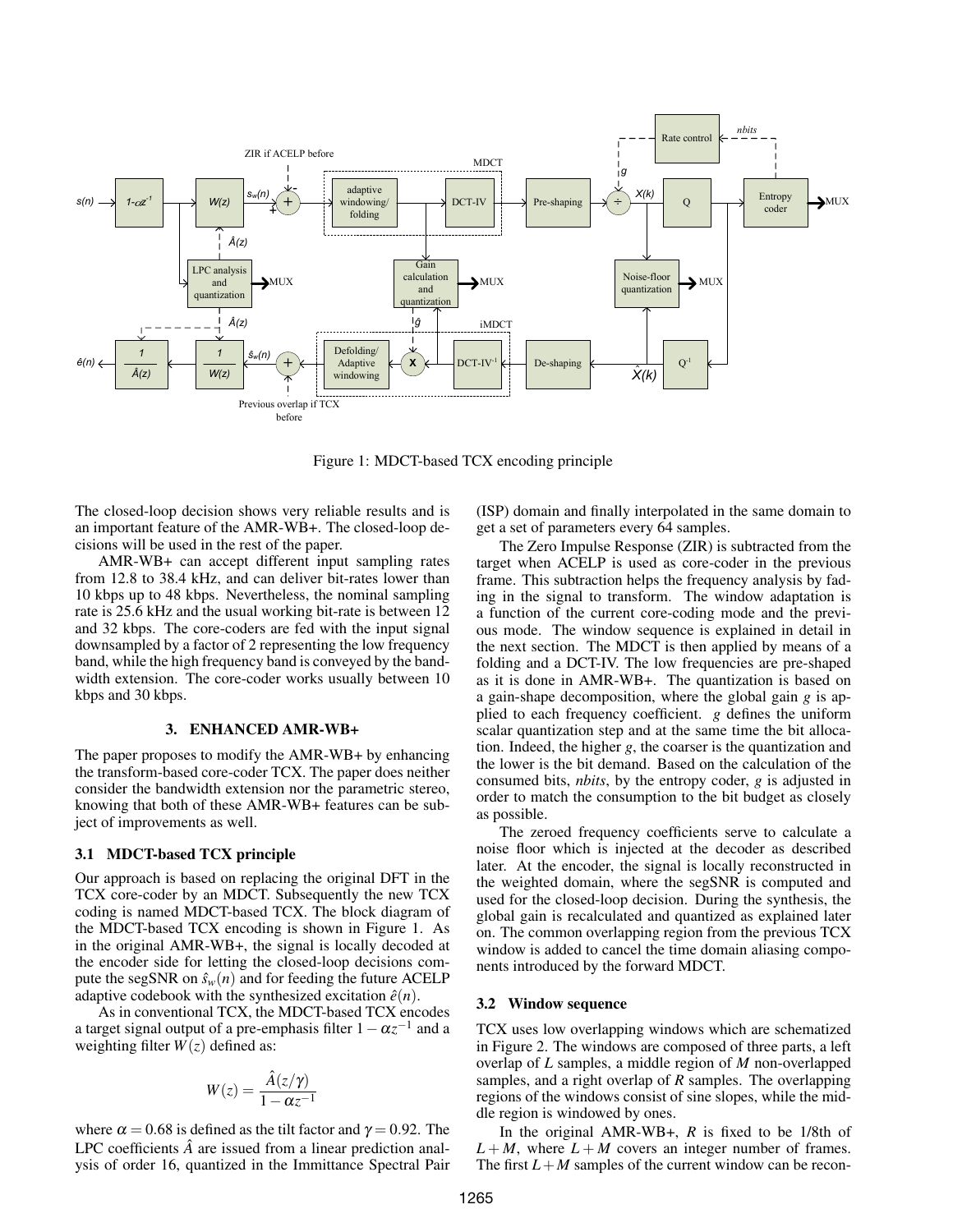

Figure 3: Comparison between the DFT-based TCX (top) and MDCT-based TCX (bottom) window sequence



Figure 2: TCX window shape for the 512 samples case. The MDCT size refers to the number of transformed coefficients and is reduced compared to the original DFT size.

structed using the right overlap from the previous window. For this purpose, *L* is equal to the previous right overlap size *R* when the last coding was TCX, or set to 0 when coming from ACELP, since ACELP uses implicit rectangular windows. In the latter case, the transition is smoothed by the ZIR subtraction. Thus, the number of DFT coefficients is equal to  $N = L + M + R$ , and the overhead information represents 1/8th of the global bit-rate when using TCX. Therefore, the overlaps are kept reasonably small.

Replacing DFT by MDCT permits to reduce the overhead information. The number of transformed coefficients is reduced to  $N = L/2 + M + R/2$ . The transitions between two consecutive TCXs are now critically sampled. The only remaining non-critical sampling occurs during transitions from TCX to ACELP, where the  $R/2$  folded samples of the right overlap are discarded.

The new window sequence is compared to the old one in an example given at Figure 3. In the MDCT case, the critical sampling allows for larger and more homogeneous transitions. For each size of MDCT-based TCXs, *R* and *L* are fixed to 128 except when coming from ACELP where *L* is still set to zero. As a consequence, the new transitions are now better smoothed, and the enlarged analysis windows enhance the energy compaction and consequently, the coding performance.

## 3.3 Entropy-coded scalar quantization

The quantized, scaled and transformed coefficients are coded by a context-adaptive arithmetic coder. The coefficients are gathered in 4-tuples, and each 4-tuple is decomposed further into bit planes. The two most significant signed bit planes form a symbol which is encoded using probabilities derived from the surrounding context as proposed in [10]. The least significant planes use a uniform probability distribution assumption. The symbol coming from the two most significant signed bit planes and the remaining planes are fed into an arithmetic coder with their respective probabilities.

The context is calculated synchronously at both encoder and decoder sides using past transmitted information as illustrated in Figure 4. In the implemented version, the context considers four already coded 4-tuples in the direct neighbourhood of the current 4-tuple. The derived context is then mapped to one of the 32 probability models generated during a training phase. Further, the probability models are efficiently stored in memory by quantizing the symbols from the two most significant signed bit planes into 544 groups. Inside a group, the probability is assumed to be similar. Finally, only 544 cumulative frequencies for each model need to the stored.



Figure 4: Illustration of the context resampling and calculation used in the entropy coder

The context adaptation is a highly efficient approach, but not trivial to apply directly to the AMR-WB+ structure. In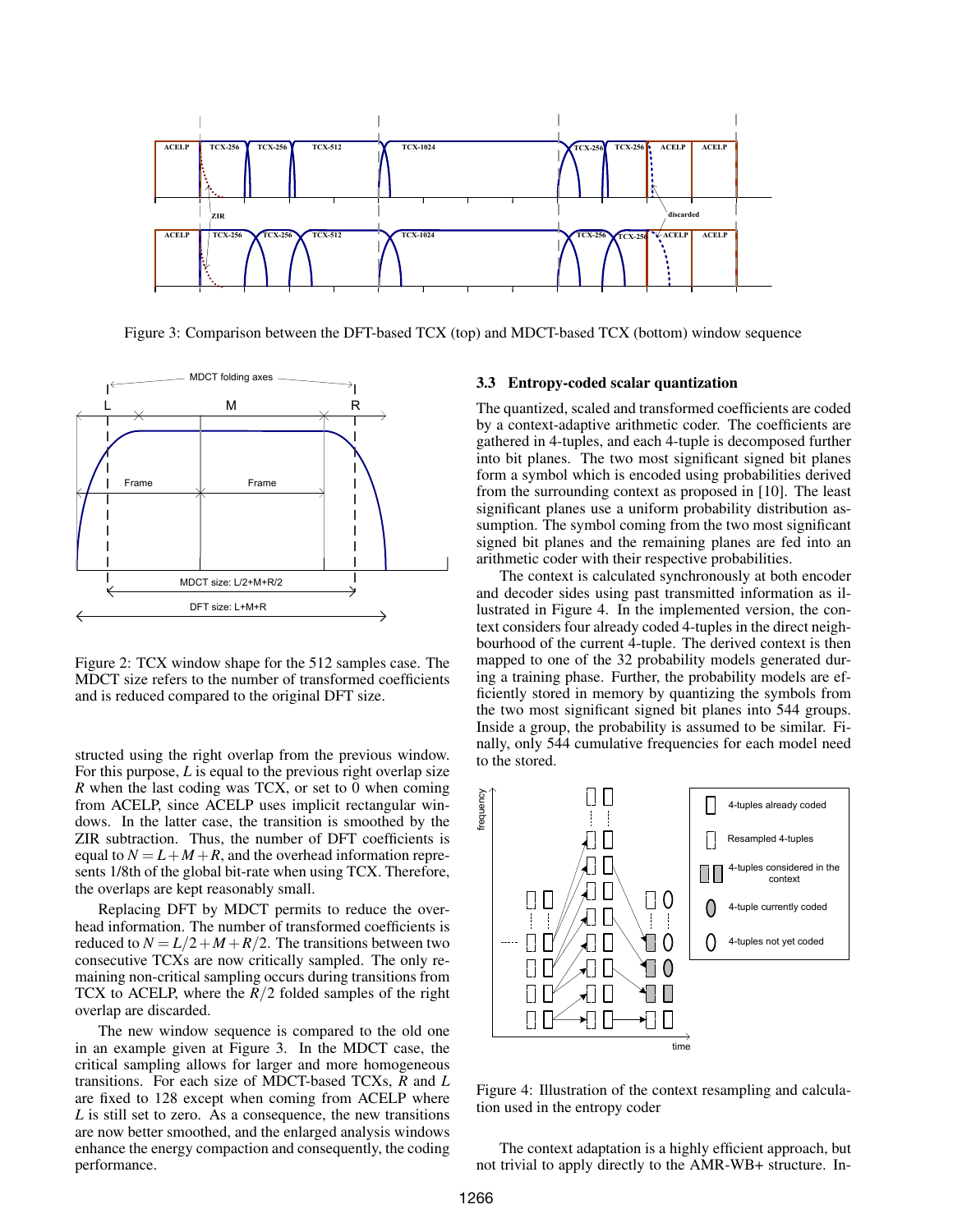deed, the 4-tuples considered in the context calculation can come from a past TCX with different time/frequency resolution than the current TCX. As shown in Figure 4, a resampling is then necessary for changing the frequency resolution of the transmitted coefficients in the past TCX into the frequency resolution of the current TCX. The resampled coefficients  $\hat{X}_r(k)$  are obtained as follows:

$$
\hat{X}_r(k) = \hat{X}_p\left(4 \cdot \lfloor k/4 \rfloor \cdot ratio \rfloor + mod(k, 4)\right)
$$

where  $\hat{X}_p$  are the  $N_p$  coefficients of the past TCX,  $k =$  ${0..N-1}$  is the index of the current transformed coefficients, mod $(k, 4)$  is the integer remainder of the division of  $k$ by 4, and *ratio* is defined as:

$$
ratio = \frac{N_p}{N}
$$

# 3.4 Noise filling

The noise filling plays an important role in the AMR-WB+. Because the different modes share the same core bandwidth, TCX modes must deal with the large bandwidth imposed by ACELP. For low bit-rates, transform-based coders usually handle narrower bandwidths. The noise filling permits to mask the artifact coming from the zeros introduced in the quantization process by filling them with an artificial noise. Originally, AMR-WB+ uses a vector quantization which processes the spectrum by vectors of dimension 8. This means that the noise filling is applied only when 8 samples within a vector are zeroed. The noise filling associated with the scalar quantization tries to mimic the behaviour by considering only long runs of zeros. It avoids concealing non-zero quantized values by the injected surrounding noise. The runs of zeros are detected as follows:

$$
r_0(k) = \begin{cases} 0 & \text{if } k < N/6 \\ 0 & \text{if } \sum_{i=0}^7 |\hat{X}(8 \cdot \lfloor k/8 \rfloor + i)|^2 > 0 \text{ and } N/6 \le k < N \\ 1 & \text{otherwise} \end{cases}
$$

The noise floor  $nf$  is calculated as the root mean square of the zeroed values before being quantized to 3 bits on a logarithmic scale going from 0 to 0.5.

$$
nf = \sqrt{\frac{\sum_{k=0}^{N-1} (X(k) \cdot r_0(k))^2}{\sum_{k=0}^{N-1} r_0(k)}}
$$

The injected noise  $R(k)$  is a white noise generated by randomly changing the sign of the unity. The noise filling is then applied to the dequantized values as follows:

$$
\hat{X}'(k) = \begin{cases} \hat{X}(k) & \text{if } r_0(k) = 0\\ R(k) \cdot \widehat{n}f & \text{otherwise} \end{cases}
$$

where  $n\hat{f}$  is the dequantized noise floor.

## 3.5 Gain calculation

In AMR-WB+, the global gain *g*, used in the gain-shape quantization, is not directly transmitted but recomputed in time domain by means of a scalar product between the windowed original signal and the windowed synthesis. This is done to emphasize the waveform preservation and, as a matter of fact, maximize the segSNR criterion used further for the closed-loop decision. In MDCT-based TCX, the reconstructed time signal after the inverse transformation includes time domain aliasing components. The gain should then be calculated between the windowed and folded original signal and windowed and folded reconstructed signal as it is specified in Figure 1. Thus, time domain aliasing components and overlapping regions are taken into account in the gain calculation. The gain is then quantized on a logarithmic scale to 7 bits.

#### 4. CODING PERFORMANCE

## 4.1 Objective evaluation

The segSNR in the weighted domain was used for assessing the improvements brought to AMR-WB+ as it is the criterion on which relies the closed-loop decision. For the evaluation, the segSNR was averaged over a long audio sequence containing speech, mixed content and music. Three different flavors of TCX were compared: the original TCX combining DFT and LVQ (DFT-LVQ), a hybrid TCX combining MDCT and LVQ (MDCT-LVQ), and the proposed MDCTbased TCX combining MDCT and the entropy-coded scalar quantization (MDCT-SQ).



Figure 5: Segmental SNR Performance of AMR-WB+ corecoding using different flavours of TCX

The performance results are plotted in Figure 5 for corecoding bit-rates going from 11.2 to 28.75 kbps. One can observe the MDCT improvement by comparing DFT-LVQ and MDCT-LVQ. Besides, the contribution of the entropycoded scalar quantization is seen by comparing MDCT-LVQ and MDCT-SQ. As a general observation, the improvement is maintained over the whole bit-rate range. Moreover, the gains increase with the bit-rate especially the one coming from MDCT. This behaviour can be explained by the fact that the TCX modes are more often used as the bit-rate increases. Consequently, the benefit of MDCT over DFT becomes more obvious. Finally, the entropy-scaled quantization performs significantly better than LVQ for all bit-rates. It is worth noting that the average segSNR takes into account ACELP coded frames which do not benefit from the improvement.